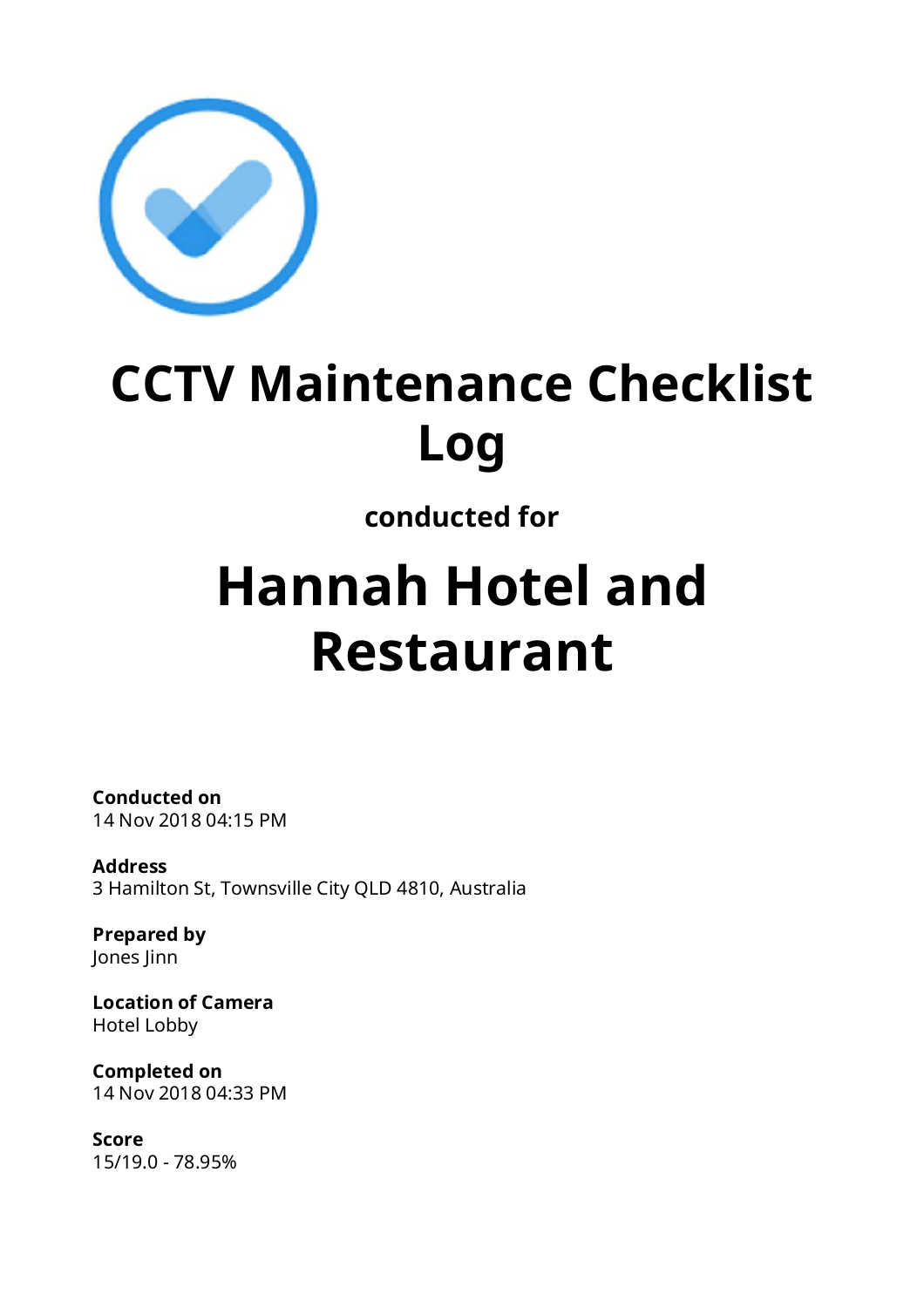#### **Failed Responses**

This section lists responses that were set as "failed responses" in the template used for this audit

| Question                                                        | Response  | <b>Details</b>                  |  |
|-----------------------------------------------------------------|-----------|---------------------------------|--|
| Is the camera lens free from dust and<br>marks?                 | <b>No</b> | There are visible marks spotted |  |
| Do all camera functions such as zoom<br>and pan work correctly? | <b>No</b> | Zoom in function is not working |  |
| Are wirings free from any wear and tear<br>or exposed wires?    | <b>No</b> |                                 |  |
| Appendix 1                                                      |           |                                 |  |
| Are all monitors and equipment free<br>from dust and grime?     | <b>No</b> | There are dusty monitors        |  |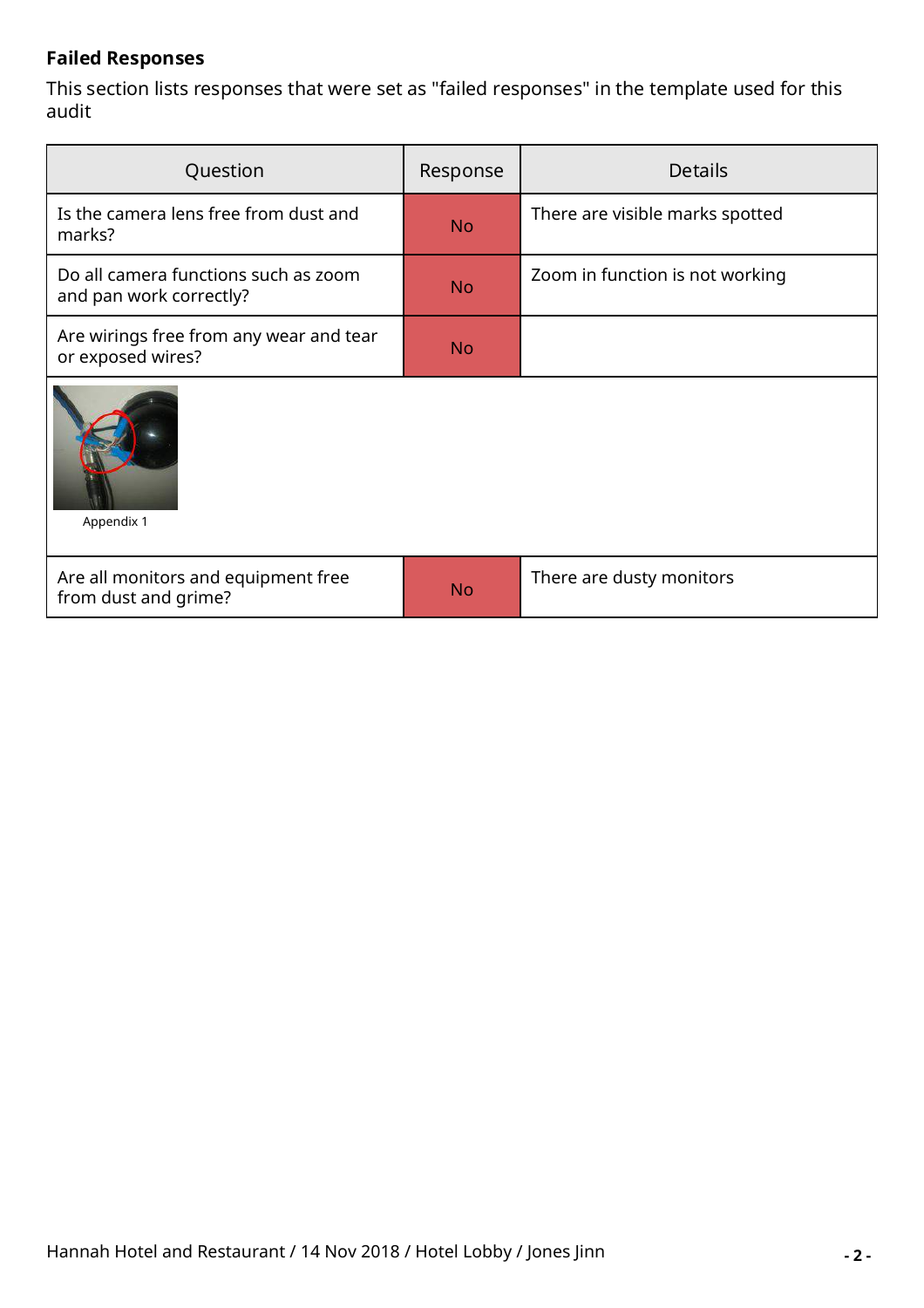### **Actions**

#1. Hi Mark, Can you check this one? Zoom in function is not working.

| Assignee:       | mark@hhr.com                                                            |
|-----------------|-------------------------------------------------------------------------|
| Priority:       | <b>HIGH</b>                                                             |
| Due Date:       | 14 Nov 2018 05:15 PM                                                    |
| Audit:          | Hannah Hotel and Restaurant / 14 Nov 2018 / Hotel<br>Lobby / Jones Jinn |
| Linked to item: | Do all camera functions such as zoom and pan work<br>correctly?         |
| Status:         | To Do                                                                   |

#2. Hi Cis, Can you please fix this.

| Assignee:       | cis@hhr.com                                        |
|-----------------|----------------------------------------------------|
| Priority:       | <b>HIGH</b>                                        |
| Due Date:       | 15 Nov 2018 04:15 PM                               |
| Audit:          | Hannah Hotel and Restaurant / 14 Nov 2018 / Hotel  |
|                 | Lobby / Jones Jinn                                 |
| Linked to item: | Are wirings free from any wear and tear or exposed |
|                 | wires?                                             |
| Status:         | To Do                                              |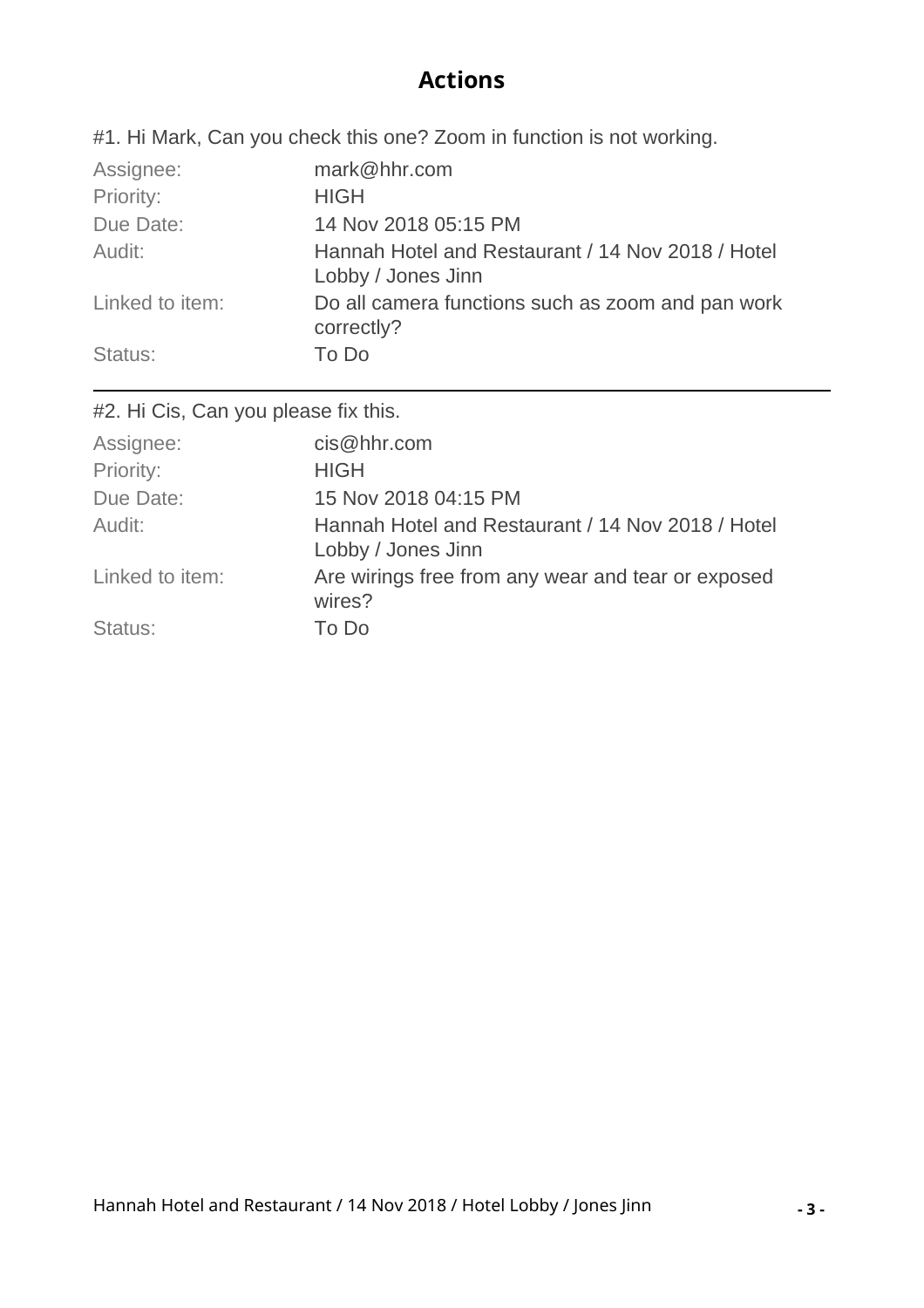## **Audit - 15/19 78.95%**

| Question                                                              | Response           | <b>Details</b>                  |  |
|-----------------------------------------------------------------------|--------------------|---------------------------------|--|
| Camera                                                                |                    | Score (6/8) 75.00%              |  |
| Is the camera lens focused and adjusted<br>properly?                  | <b>Yes</b>         |                                 |  |
| Has not the camera been knocked off?                                  | Yes                |                                 |  |
| Is the property perimeter clearly<br>displayed?                       | Yes                |                                 |  |
| Is the camera lens free from dust and<br>marks?                       | <b>No</b>          | There are visible marks spotted |  |
| Are the motion detection sensors<br>working?                          | Yes                |                                 |  |
| Do all camera functions such as zoom<br>and pan work correctly?       | <b>No</b>          | Zoom in function is not working |  |
| Is there no foliage obscuring the view?                               | <b>Yes</b>         |                                 |  |
| Are cameras securely attached to the<br>wall?                         | <b>Yes</b>         |                                 |  |
| <b>Wire and Cable</b>                                                 | Score (4/5) 80.00% |                                 |  |
| Are wirings free from any wear and tear<br>or exposed wires?          | <b>No</b>          |                                 |  |
| Appendix 1                                                            |                    |                                 |  |
| Are there no loose wires?                                             | <b>Yes</b>         |                                 |  |
| Is the cable dressed properly?                                        | <b>Yes</b>         |                                 |  |
| Is the transmission of sound clear and<br>picture with no distortion? | <b>Yes</b>         |                                 |  |
| Are all coaxial connectors insulated from<br>conduit and pull boxes?  | Yes                |                                 |  |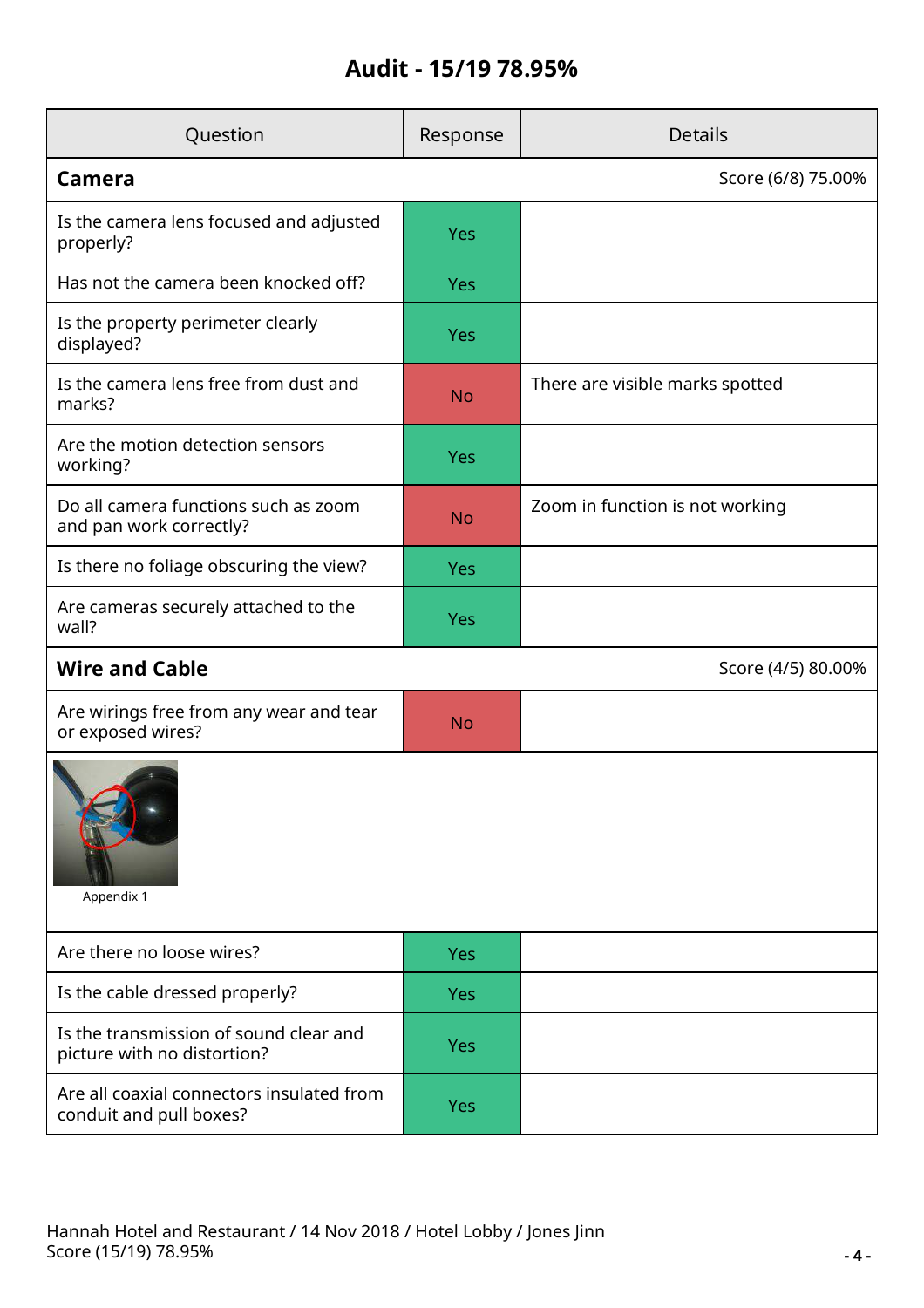| Question                                                                                           |            |                                                                | Response   | <b>Details</b>           |                    |
|----------------------------------------------------------------------------------------------------|------------|----------------------------------------------------------------|------------|--------------------------|--------------------|
| <b>Control Equipment</b>                                                                           |            |                                                                |            |                          | Score (5/6) 83.33% |
| Are the monitors showing clear picture?<br>brightness and contrast settings correctly<br>adjusted? |            |                                                                | <b>Yes</b> |                          |                    |
| Are all of your switches and individual<br>equipment fully functioning?                            |            |                                                                | <b>Yes</b> |                          |                    |
| Are all monitors and equipment free<br>from dust and grime?                                        |            |                                                                | <b>No</b>  | There are dusty monitors |                    |
| Are all cables leading from the<br>equipment in good condition? No weak<br>connections?            |            |                                                                | <b>Yes</b> |                          |                    |
| Is the time and date stamp correctly set?                                                          |            |                                                                | <b>Yes</b> |                          |                    |
| Are all power connections and AC plugs<br>not loose and in good working condition?                 |            |                                                                | <b>Yes</b> |                          |                    |
| <b>Defects</b>                                                                                     |            |                                                                |            |                          |                    |
| Any other physical defects found?                                                                  |            | Aside from exposed wiring, CCTV camera is in good<br>condition |            |                          |                    |
| Take photo (optional)                                                                              |            |                                                                |            |                          |                    |
| <b>Focus Area</b>                                                                                  |            |                                                                |            |                          |                    |
| Recommendation (take note of blind<br>spots)                                                       |            | No adjustment needed.                                          |            |                          |                    |
| <b>Completion</b>                                                                                  |            |                                                                |            |                          |                    |
| Inspected by (Full<br>Name and Signature)                                                          | Jones Jinn |                                                                |            | 14 Nov 2018 04:33 PM     |                    |